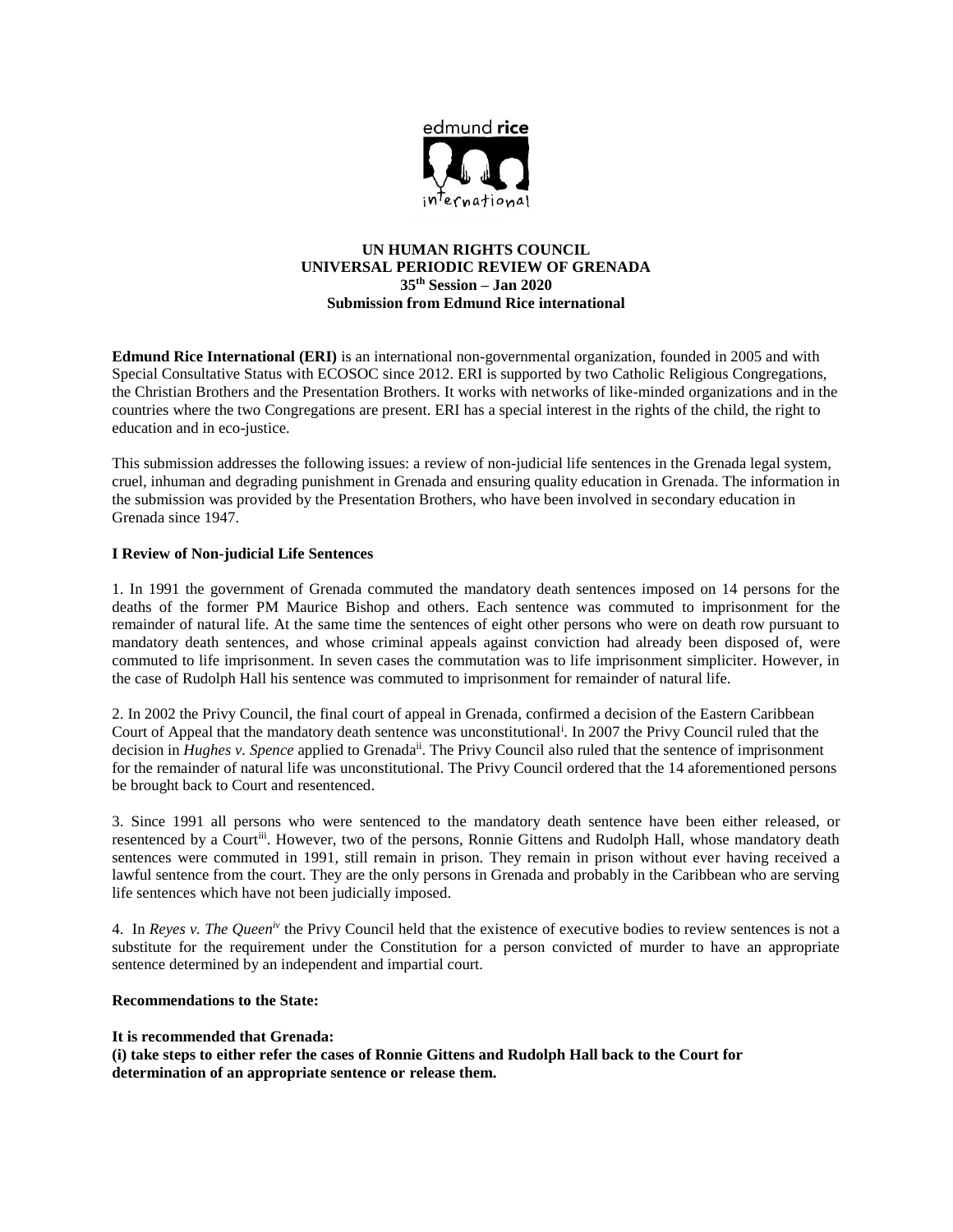### **II Cruel, Inhuman and Degrading Punishment in Grenada**

5. Flogging is provided as a punishment in Grenada for male adults<sup>y</sup>. Flogging is available for crime of robbery<sup>vi</sup> and for certain offences under the Praedial Larceny Act<sup>vii</sup>. It is also available as a punishment under the Prisons Rules<sup>vii</sup>. The use of flogging as a punishment has been relatively widespread over the last 10 years with many instances of persons being flogged pursuant to punishments imposed in the Magistrates Court, the High Court and under the Prisons Rules.

6. The punishment of flogging is inflicted by means of a whip usually made by winding together several strands of a trambran branch. The person upon whom the punishment is inflicted is stripped naked, blindfolded and strapped to an instrument like a table, which is referred to as a horse, and then beaten like an animal. Infliction of the punishment leaves the victim of the punishment badly bruised, bleeding and psychologically scarred.

7. It is settled in law that the punishment of flogging constitutes degrading and inhuman punishment or treatmentix. Section 5(1) of the Grenada Constitution protects individuals against inhuman and degrading punishment or treatment. However, under section 5(2) of the Constitution, the punishment of flogging is deemed not to be in breach of section 5 (1) of the Constitution since it predated the coming into existence of the Constitution<sup>x</sup>.

8. Besides the self-evident inhumanity of the punishment of flogging, there are other issues with the manner of its use as a punishment in Grenada.

- The fact that men are still flogged but not women is discriminatory. Section 16 of the Constitution prohibits gender based discrimination.

-The punishment is inflicted immediately after its imposition. This has the effect of denying an effective appeal. This is contrary to law<sup>xi</sup>.

- When the punishment is imposed by the ordinary courts, it is often carried out without the presence of a doctor<sup>xii</sup>.

- It is arbitrary in that there is no regulation as to the amount of force to be used in inflicting the punishment.

- It is abused. There have been cases in which the punishment has been imposed for traffic offences<sup>xiii</sup>.

- It is mandatory in some circumstances<sup>xiv</sup>.

9. At the most recent UPR, Grenada accepted recommendations made by a number of states (Guatemala, Denmark, Paraguay, Algeria, Chile, UK, Sierra Leone, France, Uruguay) to ratify the Convention against Torture and Other Cruel, Inhuman or Degrading Treatment or Punishment . It has not yet done so.

### **Recommendations to the State**

**It is recommended that Grenada: (i) abolish flogging as a punishment . (ii) ratify the Convention Against Torture and Other Cruel, Inhuman or Degrading Treatment or Punishment.**

### **III Ensuring Quality Education in Grenada**

10. The present impasse between the Government of Grenada and the Grenada Union of Teachers regarding pension and gratuity payments, is adversely affecting students of both primary and secondary schools in the tri-island state. This is evident by the cancellation of the National Primary and Secondary School Games 2019. The success of these games depends to a large extent on the volunteerism and goodwill of the teachers. However in the present climate, many refuse to work beyond normal school hours. This has also affected extracurricular activities, many of which did not take place since the latter part of 2018.

11.In the previous UPR cycle, Grenada accepted recommendations from Cuba and China to improve the quality of education in the country.In the present climate, the nation's children are being denied a holistic education which mitigates against providing high quality human resources for Grenada's social and economic development.